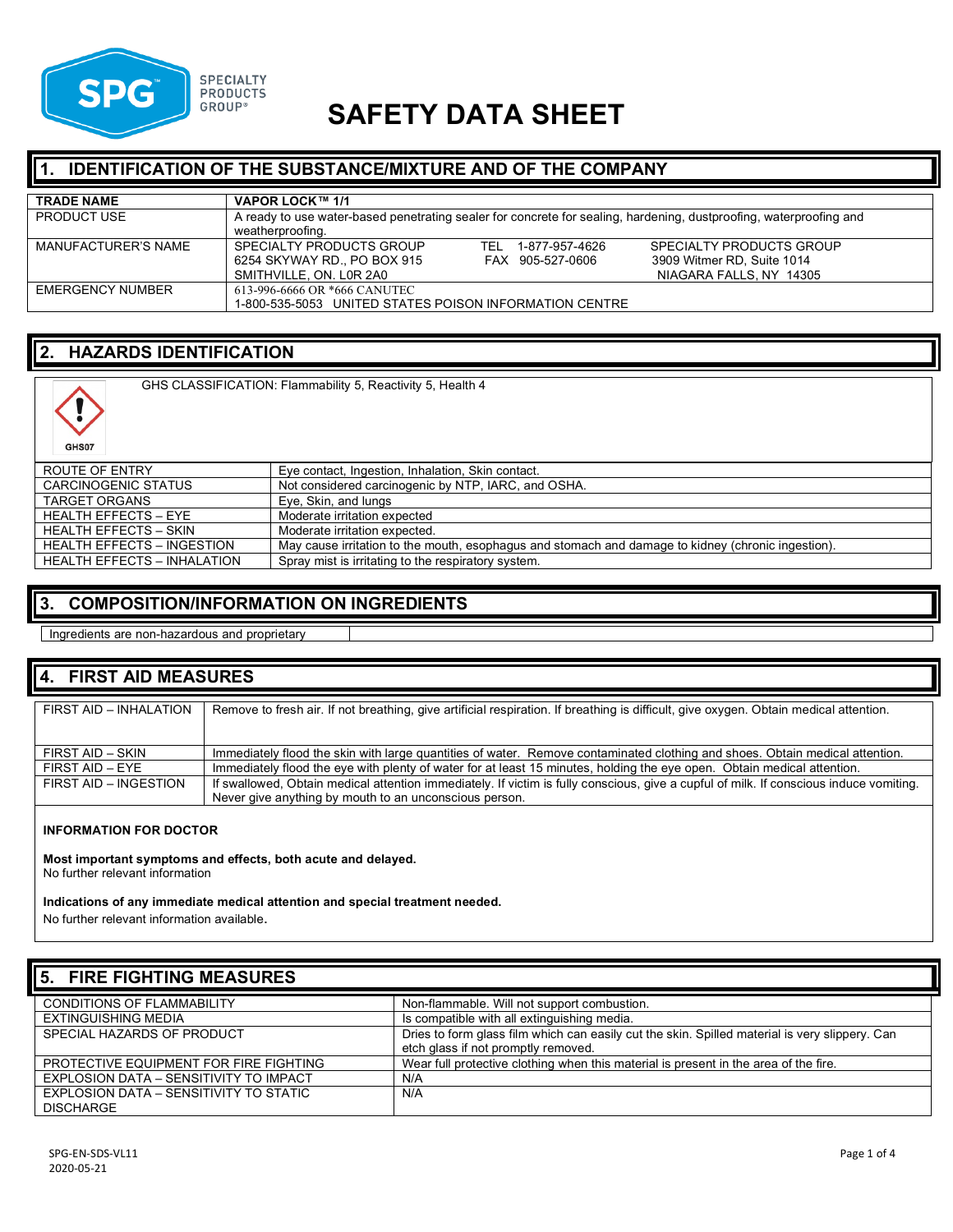# **VAPOR LOCK™ 1/1**

### **6. ACCIDENTAL RELEASE MEASURES**

| <b>SPILL PROCEDURES</b>             | Small spills - Mop up and neutralize liquid, dispose in accordance with federal, provincial and local regulations or     |
|-------------------------------------|--------------------------------------------------------------------------------------------------------------------------|
|                                     |                                                                                                                          |
|                                     | permits.                                                                                                                 |
|                                     | Large spills - Isolate hazard area. Do not touch or walk through spilled material. Isolate, dike and store discharged    |
|                                     | material, if possible. Use sand or earth to contain material. If containment is impossible, neutralize contaminated area |
|                                     | and flush with large quantities of water.                                                                                |
|                                     |                                                                                                                          |
| PERSONAL PRECAUTIONS                | Wear chemical goggles, body-covering protective clothing, chemical resistant gloves and rubber boots. Use a NIOSH-       |
|                                     | approved dust and mist respirator where spray mist occurs.                                                               |
| ENVIRONMENTAL PRECAUTIONS           | Prevent the material from entering drains or watercourses. Notify authorities if spill has entered watercourse or sewer. |
|                                     |                                                                                                                          |
| <b>REFERENCES TO OTHER SECTIONS</b> |                                                                                                                          |

See Section 7 for information on safe handling

See Section 8 for information on personal protection equipment

See Section 13 for disposal information

### **7. HANDLING AND STORAGE**

| HANDLING                                                | Avoid contact with eyes, skin and clothing. Avoid breathing mist. Keep container closed. Promptly clean up spills.                  |  |
|---------------------------------------------------------|-------------------------------------------------------------------------------------------------------------------------------------|--|
|                                                         |                                                                                                                                     |  |
| STORAGE                                                 | Keep container closed. Store in clean steel or plastic containers. Separate from acids, reactive metals and ammonium salts. Storage |  |
|                                                         | temperature 0-95 deg C. Do not store in aluminum, fiberglass, copper, brass, zinc or galvanized containers.                         |  |
| INFORMATION ABOUT PROTECTION AGAINST EXPLOSION AND FIRE |                                                                                                                                     |  |
| Keep ignition sources away – Do not smoke               |                                                                                                                                     |  |
|                                                         | Protect against electrostatic charges                                                                                               |  |

#### **SPECIFIC END USE(S)**

No further relevant information available

### **8. EXPOSURE CONTROLS/PERSONAL PROTECTION**

| ENGINEERING CONTROL    | Use with adequate ventilation. Keep containers closed. Safety shower and eyewash fountain should be within direct access.            |
|------------------------|--------------------------------------------------------------------------------------------------------------------------------------|
| MEASURES               |                                                                                                                                      |
| RESPIRATORY PROTECTION | Use a NIOSH-approved dust and mist respirator where spray mist occurs. Observe Provincial regulations for respiratory use.           |
| <b>HAND PROTECTION</b> | Full-length gloves should be worn during all handling operations. Neoprene gloves.                                                   |
| EYE PROTECTION         | Chemical goggles should be worn during all handling operations to protect against splashing.                                         |
| <b>BODY PROTECTION</b> | Discard contaminated protective equipment. If there is danger of splashing, wear overall or apron.                                   |
| PROTECTION DURING      | During application, adequate ventilation must be provided. Mix in a well-ventilated area. If ventilation is poor, wear               |
| APPLICATION            | respiratory protection. Dries to form glass film which can easily cut the skin. Spilled material is very slippery. Can etch glass if |
|                        | not promptly removed.                                                                                                                |

### **9. PHYSICAL AND CHEMICAL PROPERTIES**

| PHYSICAL STATE                        | Liquid          |
|---------------------------------------|-----------------|
| <b>ODOUR &amp; APPEARANCE</b>         | Odorless, clear |
| <b>ODOR THRESHOLD (ppm)</b>           | <b>NA</b>       |
| <b>SPECIFIC GRAVITY</b>               | $1.07 - 1.10$   |
| VAPOR DENSITY (AIR = 1)               | <b>ND</b>       |
| VAPOR PRESSURE at 20°C                | <b>ND</b>       |
| <b>EVAPORATION RATE</b>               | <b>ND</b>       |
| <b>BOILING POINT (°C)</b>             | <b>ND</b>       |
| FREEZING POINT (°C)                   | <b>ND</b>       |
| рH                                    | $10 - 12$       |
| COEFFICIENT OF WATER/OIL DISTRIBUTION | <b>ND</b>       |
| SOLUBILITY IN WATER                   | Miscible        |
| $VOC$ ( $q/L$ )                       | 0               |
| FLASH POINT (PMCC) (°C/°F)            | Non-flammable.  |
| UPPER FLAMMABLE LIMIT %VOL            | <b>NA</b>       |
| LOWER FLAMMABLE LIMIT %VOL            | <b>NA</b>       |
| AUTOIGNITION TEMP (°C/°F)             | <b>NA</b>       |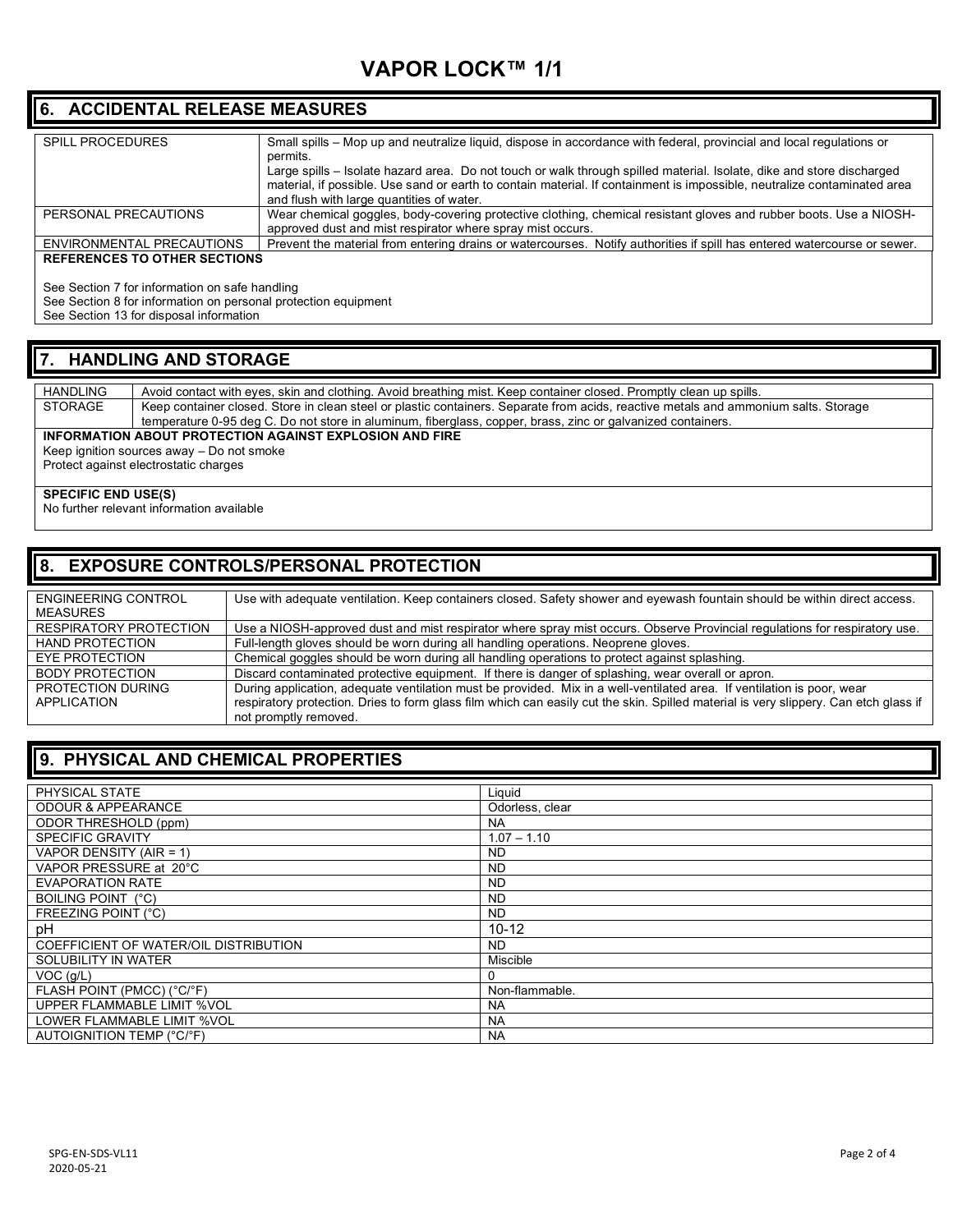# **VAPOR LOCK™ 1/1**

### **10. STABILITY AND REACTIVITY**

| <b>STABILITY</b>                 | Stable under normal conditions                                                                                                                                                                                                                           |
|----------------------------------|----------------------------------------------------------------------------------------------------------------------------------------------------------------------------------------------------------------------------------------------------------|
| <b>CONDITIONS TO AVOID</b>       | Do Not Freeze                                                                                                                                                                                                                                            |
| MATERIALS TO AVOID               | Gels and can generate heat when mixed with acid. May react with ammonium salts resulting in<br>evolution of ammonia gas. Flammable hydrogen gas may be produced on contact with aluminum, tin,<br>lead and zinc. May react with strong oxidizing agents. |
| <b>HAZARDOUS POLYMERIZATION</b>  | Will not occur.                                                                                                                                                                                                                                          |
| HAZARDOUS DECOMPOSITION PRODUCTS | Hydrogen gas.                                                                                                                                                                                                                                            |
|                                  |                                                                                                                                                                                                                                                          |

### **11. TOXICOLOGICAL INFORMATION**

| EFFECTS OF ACUTE EXPOSURE            | Irritation to the eyes and skin is expected. Irritation and burning sensation of mouth, throat, nausea,<br>vomiting and abdominal pain. On inhalation of liquid will cause irritation to mucous membranes,<br>coughing and wheezing. |
|--------------------------------------|--------------------------------------------------------------------------------------------------------------------------------------------------------------------------------------------------------------------------------------|
| EFFECTS OF CHRONIC EXPOSURE          | May cause dermatitis and irritation on repeated contact.                                                                                                                                                                             |
| <b>EXPOSURE LIMITS</b>               | <b>NA</b>                                                                                                                                                                                                                            |
| <b>IRRITANCY</b>                     | Moderate irritation expected                                                                                                                                                                                                         |
| <b>SENSITIZATION</b>                 | <b>ND</b>                                                                                                                                                                                                                            |
| <b>CARCINOGENICITY</b>               | Not listed as a carcinogen by IARC, NTP or OSHA.                                                                                                                                                                                     |
| REPRODUCTIVE TOXICITY                | <b>ND</b>                                                                                                                                                                                                                            |
| <b>TERATOGENICITY</b>                | <b>ND</b>                                                                                                                                                                                                                            |
| <b>MUTAGENICITY</b>                  | <b>ND</b>                                                                                                                                                                                                                            |
| TOXICOLOGICALLY SYNERGISTIC PRODUCTS | <b>ND</b>                                                                                                                                                                                                                            |

### **12. ECOLOGICAL INFORMATION**

| <b>MOBILITY</b>                           | Sinks and mixes with water. Diluted material rapidly depolymerizes to yield dissolved silica in a form that is            |
|-------------------------------------------|---------------------------------------------------------------------------------------------------------------------------|
|                                           | indistinguishable from natural dissolved silica.                                                                          |
| PERSISTENCE/DEGRADABILITY                 | This product is not persistent in aquatic systems, but its high pH when undiluted or un-neutralized is harmful to aquatic |
|                                           | life. Full ecological impact has not been determined.                                                                     |
| BIO-ACCUMULATION                          | Neither silica nor sodium will appreciably bioconcentrate up the food chain.                                              |
| <b>ECOTOXICITY</b>                        | The following data is reported for sodium silicate on a 100% basis:                                                       |
|                                           | A 96-hour median tolerance for: Fish (Gambusia affnis) of 2320 ppm; Water fleas (Daphnia magna) of 247 ppm; Snail         |
|                                           | eggs (Lymnea) of 632 ppm; (Amphipoda) of 160 ppm.                                                                         |
|                                           |                                                                                                                           |
| <b>RESULTS of PBT and vPvB Assessment</b> |                                                                                                                           |

**PBT:** N/A

#### **vPvB**: N/A

### **13. DISPOSAL CONSIDERATIONS**

| PRODUCT DISPOSAL     | Absorb product on an inert material (sand or earth) and transfer absorbed product into a waste container. Dispose of in |
|----------------------|-------------------------------------------------------------------------------------------------------------------------|
|                      |                                                                                                                         |
|                      | accordance with all applicable local and national regulations.                                                          |
| CONTAINER DISPOSAL   | Labels should not be removed from containers until they have been cleaned. Empty containers may contain hazardous       |
|                      | residues. Dispose of containers with care.                                                                              |
| UNCLEANED PACKAGINGS |                                                                                                                         |

**Recommendation:** Disposal must be made according to official regulations

### **14. TRANSPORTATION INFORMATION**

| <b>CANADA</b>                              | <b>TDG CLASSIFICATION</b>         |
|--------------------------------------------|-----------------------------------|
| <b>HAZARD LABEL</b><br><b>NOT REQUIRED</b> | NOT REGULATED, Keep from freezing |
| <b>EXPORT</b>                              |                                   |
| DOT CFR 172.101 DATA                       | <b>NOT REGULATED</b>              |
| UN PROPER SHIPPING NAME                    | <b>NA</b>                         |
| UN CLASS                                   | <b>NA</b>                         |
| UN NUMBER                                  | <b>NA</b>                         |
| UN PACKAGING GROUP                         | NA                                |
| <b>FLASH POINT</b>                         | <b>NA</b>                         |
| <b>HAZARDOUS MATERIAL</b>                  | <b>NA</b>                         |
| <b>HAZARD LABEL</b>                        | <b>NA</b>                         |
| <b>MARINE POLLUTANT</b>                    | No                                |
| SPECIFIC PRECAUTIONS FOR USER              | N/A                               |